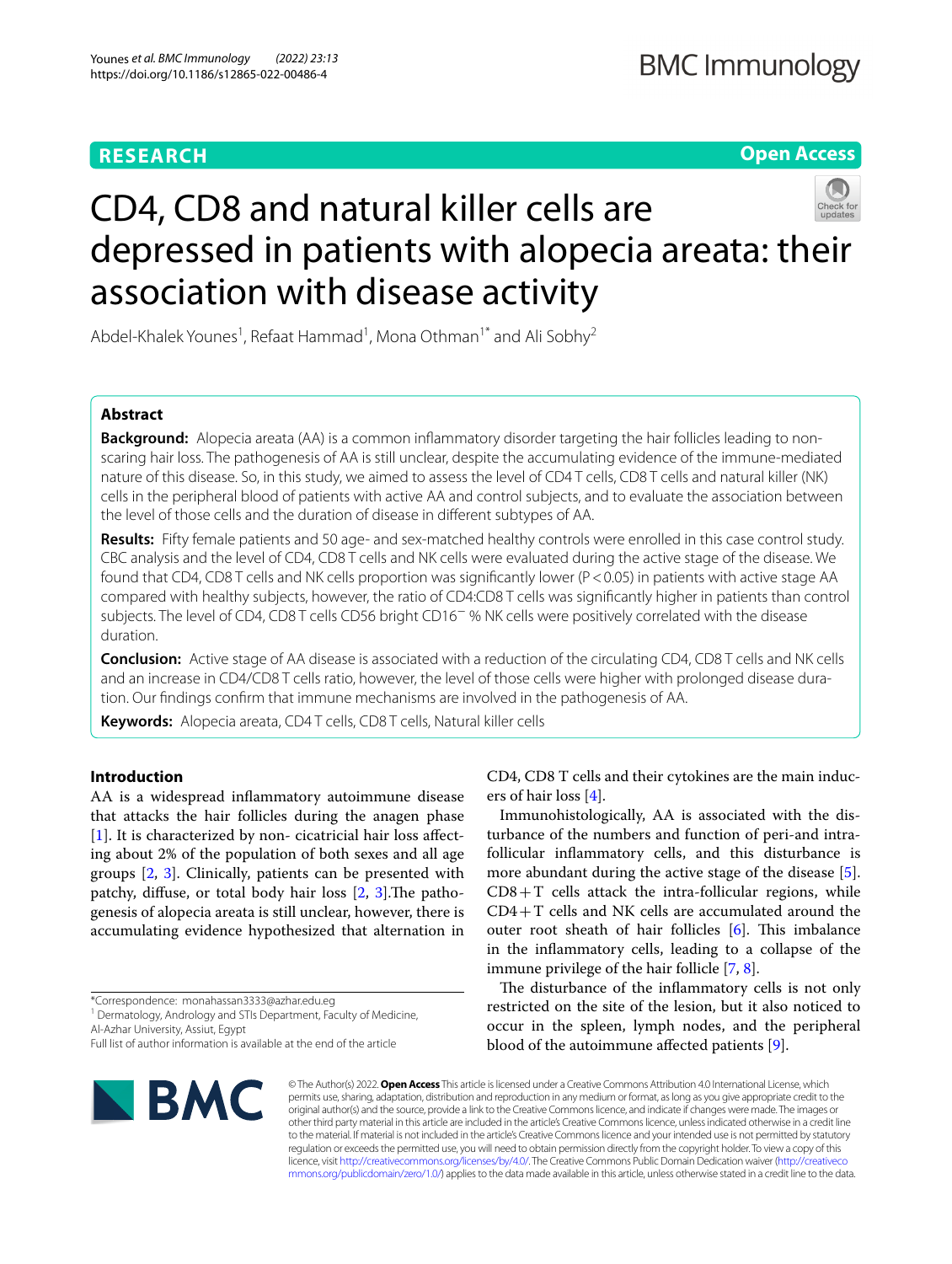Reports on serologic fndings in AA disease are diverse, however, knowing the state of circulating immune cells in the peripheral blood of AA patients at diferent stages and diferent subtypes of disease is very important. As it may help to expect the course and duration of disease, also to get an opportunity for developing a novel targeted therapy or at least choosing the best available one. So, we aimed in this study to assess the level of CD4, CD8 T cells, and NK cells in the peripheral blood of AA patients during the active state of the disease.

# **Materials and methods**

This case control study was performed on 50 patients diagnosed with active alopecia areata and 50 age and sexmatched healthy control. Patients were recruited from the outpatient clinic of Dermatology, Venereology and Andrology, Al-Azhar University, Assiut Governate in the period between October 2018 and March 2020. This study was approved by the Committee of Local Institutional Ethics of Faculty of Medicine, Al-Azhar University. Informed consent was taken from the participants after illustrating the nature of our study.

Female patients diagnosed with active alopecia areata aged 20–45 years were included in this study. We excluded patients in stable or regressive stage of the disease, patients who applied corticosteroid or other drugs for promoting hair growth in a period less than 3 months before starting the study, patients with other skin diseases rather than AA, patients with autoimmune diseases, pregnant and lactating females were also excluded from this study.

All patients were subjected to complete history taking, complete general and local examination to exclude any suspected similar diagnosis and to evaluate if there is any additional local or systemic disease contraindicating the patient from being included in the study. We collected all available data related to age, duration of the disease, past and family history of AA.

We divided patients according to their clinical type into two groups; patchy alopecia areata group (one or multiple patches of hair loss) and alopecia totalis (complete loss of the scalp hair) with alopecia universalis (complete loss of body hair) in another group.

The activity of the disease was determined clinically by hair pull test performed at the periphery of the lesion and by using dermoscope (Dermlite-4 dermatoscopy-USA) to detect the characteristic dermoscopic fndings of active alopecia areata in the area of hair loss including black dots, tapering hairs and exclamation marks. There are no established criteria for determining the activity of this disease. A hair pull test with more than three hairs or a trichoscopy with a black-dot pattern and tapered/broken hairs indicates substantial disease activity. [[10\]](#page-6-5)

Blood samples were stained by Fluoroisothiocyanate (FITC)-conjugated CD4, phycoerythrin (PE)-conjugated CD8, phycoerythrin-cyanine5 (PC5) conjugated CD3, to detect both CD4 and CD8 lymphocytes. (FITC)-conjugated CD16, (PE)- conjugated CD56 and Allophycocyanin (APC)- conjugated CD3 were used to detect NK cells. All monoclonal antibodies were purchased from (Beckman coulter, USA). For each sample, we used isotype negative matched control antibodies to illustrate the non-specific background staining. The cells were analyzed by Navios flow cytometer (Beckman coulter, USA). CD4, CD8, CD16 and CD56 expression were evaluated and presented as a percentage of total lymphocytes. CD 4+lymphocytes cells were defned as CD3+CD4+CD8− cells. CD 8+lymphocytes cells were defned as CD3+CD4− CD8+cells. NK lymphocytes were defned as CD3- with either expression of CD16 and CD56 or not.

# **Statistical analysis**

Statistical analysis was performed using Stata/IC version 16.1 for Windows (StataCrop, LLC, College Station, TX, USA). Data are expressed in tables as mean $\pm$ standard deviation (SD), number and percentage. We used unpaired Students't test to compare the mean of two groups of normally distributed variables while Mann Whitney U test was used for non- normally distributed data. P- value was considered significant if < 0.05.

# **Results**

Fifty female patients and 50 healthy female controls evaluated in this study. The mean age for the patients' group was  $26.84 \pm 4.84$  years ranging from 20 to 39 years and for the control group, it was  $28.41 \pm 6.03$  years ranging from 18 to 45 years. The clinicodemographic data of AA patients are shown in Table [1](#page-2-0).

As regards the dermoscopic fnding, there was no signifcant diference between AA subgroups as shown in Table [2](#page-2-1).

Regarding the laboratory parameters of our studied population, we found that the mean white blood cells (WBCs), lymphocyte percentage, lymphocyte count, and lymphocyte-monocyte ratio were elevated in AA patients relative to the mean value of healthy control subjects as shown in Table [3.](#page-2-2)

As regards to the level of CD4 and CD8 T cells; Fig. [1](#page-3-0), and the level of the NK cells; Fig. [2](#page-3-1), we found that there was a signifcant reduction in the level of CD4, CD8 T cells, and CD 56 bright CD16- NK cells in the peripheral blood of patients when compared to control  $(p=0.001)$ ,  $(p<0.001)$ ,  $(p=0.012)$ , respectively. We found a significantly higher  $CD4+:CD8+T$  cells ratio in the total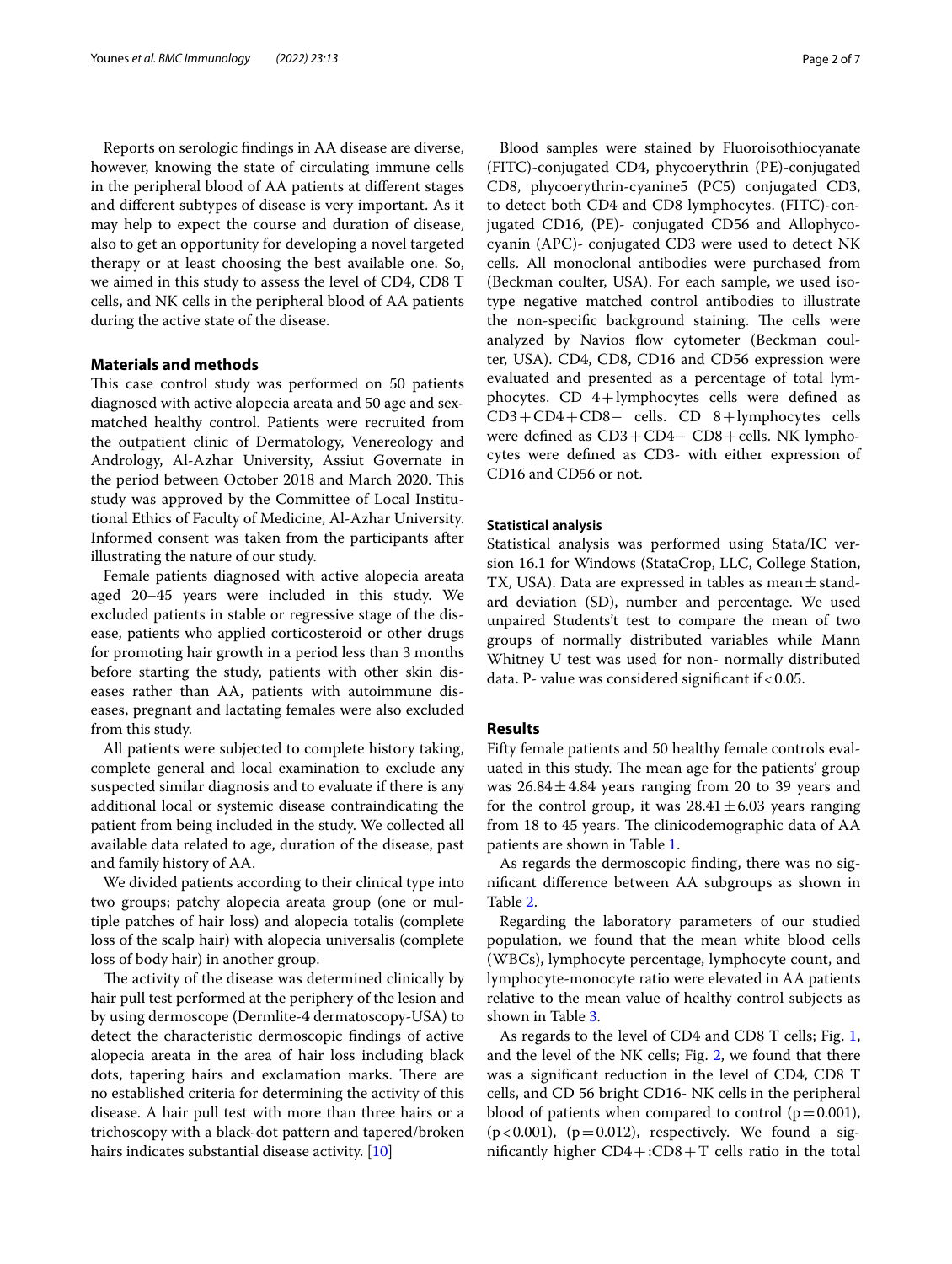<span id="page-2-0"></span>**Table 1** Comparison between the clinicodemographic data of alopecia areata patients

|                          | Alopecia areata subgroups |                  | P value |
|--------------------------|---------------------------|------------------|---------|
|                          | Patchy AA                 | AT/AU            |         |
| Patients number          | 24                        | 26               |         |
| Age (years)              |                           |                  |         |
| $Mean \pm SD$            | $26.25 \pm 4.36$          | $27.38 \pm 5.27$ | 0.413   |
| Duration (months)        |                           |                  |         |
| $Mean \pm SD$            | 5.58 (2.80)               | 12.88 (6.08)     | < 0.001 |
| Past history of AA (%)   |                           |                  |         |
| No                       | 22 (91.7)                 | 19(73.1)         | 0.180   |
| Yes                      | 2(8.3)                    | 7(26.9)          |         |
| Family history of AA (%) |                           |                  |         |
| No                       | 21(87.5)                  | 21 (80.8)        | 0.793   |
| Yes                      | 3(12.5)                   | 5(19.2)          |         |
| Onset (%)                |                           |                  |         |
| Sudden                   | 23 (95.8)                 | 26 (100.0)       | 0.968   |
| Gradual                  | 1(4.2)                    | 0(0.0)           |         |
| Course of disease (%)    |                           |                  |         |
| Progressive              | 24 (100.0)                | 25 (96.2)        | 1.000   |
| Transient                | 0(0.0)                    | 1(3.8)           |         |
| Pull test (%)            |                           |                  |         |
| Negative                 | 1(4.2)                    | 3(11.5)          | 0.661   |
| Positive                 | 23 (95.8)                 | 23 (88.5)        |         |

AA, alopecia areata; SD, standard deviation

\*P value<0.05 was considered statistically signifcant

<span id="page-2-1"></span>

|  |  |  |  | Table 2 Dermoscopic findings of alopecia areata patients |  |
|--|--|--|--|----------------------------------------------------------|--|
|--|--|--|--|----------------------------------------------------------|--|

|                      | Patchy AA | AT/AU     | P value |
|----------------------|-----------|-----------|---------|
| Patients number      | 24        | 26        |         |
| Black dots (%)       |           |           |         |
| Absent               | 2(8.3)    | 3(11.5)   | 1.000   |
| Present              | 22 (91.7) | 23 (88.5) |         |
| Exclamation mark (%) |           |           |         |
| Absent               | 4(16.7)   | 4(15.4)   | 1.000   |
| Present              | 20 (83.3) | 22 (84.6) |         |
| Broken hair (%)      |           |           |         |
| Absent               | 5(20.8)   | 7(26.9)   | 0.863   |
| Present              | 19 (79.2) | 19 (73.1) |         |
| Yellow dots (%)      |           |           |         |
| Absent               | 23 (95.8) | 20 (76.9) | 0.129   |
| Present              | 1(4.2)    | 6(23.1)   |         |
| Vellus hair (%)      |           |           |         |
| Absent               | 23 (95.8) | 21 (80.8) | 0.229   |
| Present              | 1(4.2)    | 5(19.2)   |         |

\*P value<0.05 was considered statistically signifcant

<span id="page-2-2"></span>**Table 3** Comparison between laboratory parameters of alopecia areata patients and healthy control subjects

| Laboratory parameters                              | Alopecia areata Control |                  | P value    |
|----------------------------------------------------|-------------------------|------------------|------------|
| Patients, n                                        | 50                      | 50               |            |
| WBCs $10^{3}/$ mm <sup>3</sup>                     | $6.90 \pm 1.63$         | $6.00 \pm 1.08$  | $0.001*$   |
| Neutrophil (%)                                     | $59.77 \pm 7.31$        | $58.73 \pm 4.19$ | 0.383      |
| Neutrophil count 10 <sup>3/</sup> mm <sup>3</sup>  | $4.60 \pm 1.21$         | $4.29 \pm 0.69$  | 0.121      |
| Lymphocyte (%)                                     | $38.09 \pm 7.59$        | $35.34 + 3.56$   | $0.022*$   |
| Lymphocytes count 10 <sup>3/</sup> mm <sup>3</sup> | $2.36 \pm 0.55$         | $2.14 \pm 0.42$  | $0.029*$   |
| NI R                                               | $2.06 \pm 0.80$         | $2.09 \pm 0.58$  | 0.818      |
| Monocytes count 10 <sup>3/</sup> mm <sup>3</sup>   | $0.20 \pm 0.06$         | $0.22 \pm 0.10$  | 0.097      |
| Monocytes (%)                                      | $3.61 \pm 1.43$         | $4.07 \pm 0.99$  | 0.065      |
| I MR                                               | $13.18 + 5.44$          | $10.99 + 3.94$   | $0.023*$   |
| $CD4+T$ cells $(%)$                                | 33.95 ± 11.19           | $40.32 \pm 6.42$ | $0.001*$   |
| $CD8+$ T cells $(\%)$                              | $23.38 \pm 7.06$        | $31.08 + 5.05$   | $< 0.001*$ |
| CD4 <sup>+</sup> /CD8 <sup>+</sup> ratio           | $1.52 \pm 0.33$         | $1.31 \pm 0.22$  | $0.001*$   |
| CD56 bright CD16 <sup>-</sup> (%)                  | $1.46 \pm 0.57$         | $1.81 \pm 0.79$  | $0.012*$   |
| CD56 bright CD16 $+$ (%)                           | $10.10 \pm 8.02$        | $7.94 \pm 4.02$  | 0.092      |
| $CD56 - CD16 + (\%)$                               | $6.62 \pm 3.01$         | $5.69 \pm 2.16$  | 0.081      |

WBCs, white blood cells; RBCs, red blood cells; NLR, neutrophil- lymphocytes ratio; LMR, lymphocyte-monocyte ratio; CD, cluster of diferentiation Values are expressed as means  $\pm$  SD

\*P value<0.05 was considered statistically signifcant

CD3+T-cell pool of patients' peripheral blood compared to the control ( $p=0.001$ ) as shown in Table [3](#page-2-2).

There was a significant positive correlation between CD4, CD8, CD56 bright CD16- % cells and disease duration  $(r=0.53, p>0.001)$ ,  $(r=0.43, p=0.002)$   $(r=0.45,$  $p=0.001$ ), respectively as shown in Table [4.](#page-3-2)

# **Discussion**

Alopecia areata is a common non-cicatricial type of hair loss; it is a site-specifc autoimmune disease of hair follicles that may be patchy or difuse or total body hair loss. Despite the growing knowledge about alopecia areata, the pathogenesis is still obscure. Many studies suggest that AA is associated with an imbalance of circulating T lymphocytes and natural killer cells [\[6](#page-6-1)], however, the accumulating evidence on T-cells involvement and our understanding of the mechanism is still very limited.

Literature studies are conficting regarding the gender predominance in AA. Many studies reported that sex incidence in alopecia areata is almost equal, however, in studies done by Lundin et al., (2014); Ranawaka, (2014); Wu et al., (2013); Goh et al., (2006); Al-Ajlan et al., (2020), they reported a female predominance  $[11-15]$  $[11-15]$ , while in other studies done by Alshahrani et al., (2020), Mane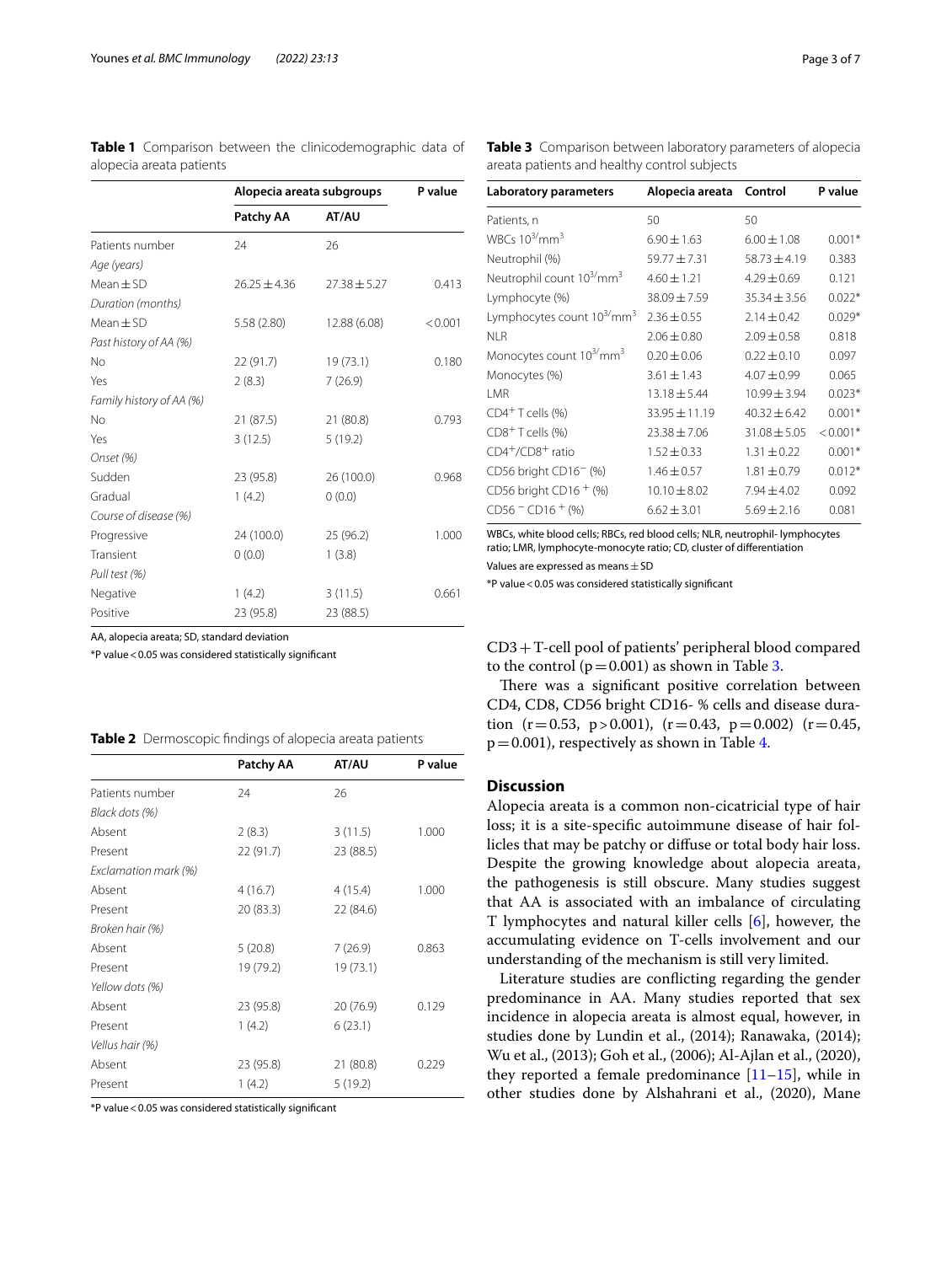

<span id="page-3-0"></span>

<span id="page-3-2"></span><span id="page-3-1"></span>**Table 4** Correlation between the subtypes of lymphocytes and natural killer cells with the duration of AA disease

| Immunophenotype cells                   | r    | P value    |
|-----------------------------------------|------|------------|
| $CD4+T$ cells $(\%)$                    | 0.53 | $< 0.001*$ |
| $CD8+$ T cells (%)                      | 0.43 | $0.002*$   |
| $CD4^+/CD8^+$ ratio (%)                 | 0.15 | 0.287      |
| CD56 bright CD16 <sup>-</sup> (%)       | 0.45 | $0.001*$   |
| CD56 bright CD16 <sup>+</sup> (%)       | 0.03 | 0.824      |
| CD56 <sup>-</sup> CD16 <sup>+</sup> (%) | 0.02 | 0.909      |

r, correlation value

 $^*$  p value < 0.05 was considered statistically significant

et al., (2011), Mahmoudi et al., (2018) they mentioned the predominance of the male gender [\[16](#page-6-8)[–18\]](#page-6-9).

The cause of observed specific sex towards the occurrence of autoimmune diseases is still unclear, however proposed hypothesis return that to the diferences in the activation of androgen and estrogen receptor of the immune cell, another theory suggests that X chromosome may have a role in the immune response [\[11\]](#page-6-6). To avoid the potential infuence of gender on our result, we restricted the studied population to female gender.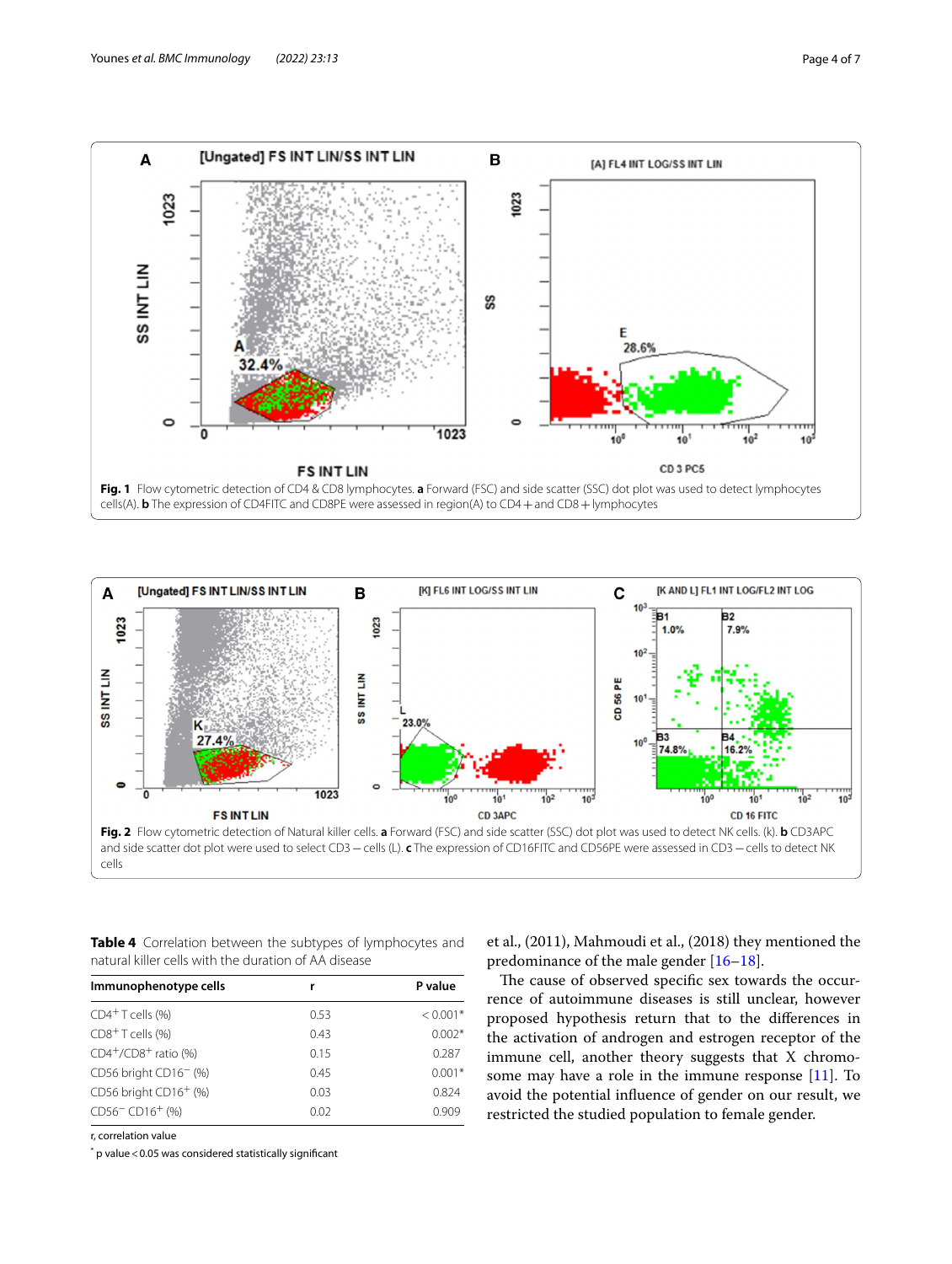To date, few studies have been focused on the hematological and infammatory parameters of AA and disease activity.

WBCs and lymphocyte count were signifcantly higher in AA patients as compared to the healthy subjects, however, neutrophil and monocyte count did not show a signifcant diference between both groups, and this comes in accordance with the results reported by İslamoğlu and Demirbaş,  $(2020)$  [\[19](#page-6-10)]. This can be explained by studies done by Herbst et al., (2006) and Seleit et al., (2018), as they mentioned that the peripheral blood leukocytes from AA patients are relatively resistant to apoptosis, which might be due to gene polymorphisms of Fas Ligand (FasL) resulting in a decrease in its expression and programmed cell death dysfunction [[20,](#page-6-11) [21\]](#page-6-12).

CD4<sup>+</sup>T helper cells along with CD8<sup>+</sup>T cytotoxic cells make up the majority of T-lymphocytes. CD4 T cells after being activated and diferentiated into diferent subtypes play a critical role in mediating immune response through activation of other cells including B cells, CD8 T cells, mast cells, and macrophages  $[22]$  $[22]$ . CD4+T cells serve as costimulators because optimum hair loss induction necessitates the precence of both  $CD4+$ and  $CD8+T$  cells [[23\]](#page-6-14).

In our study, CD4 T and CD8 T cells were less frequent in peripheral blood of patients compared to healthy control in line with the increase in CD4:CD8 T cell ratio agreeing with a study done by Lee et al.,  $(1996)$  [\[24](#page-6-15)]. This is also in agreement with the study done by Lutz et al., (1988) as they reported a highly signifcant reduction of CD8 T cells in patients when compared to control, however, CD4 T cells reduction in patients did not show a significant difference [\[25](#page-6-16)].

The reduction in  $CD4+$  and  $CD8+T$  cells in our study can be explained by the work of Zöller et al., (2004) as they reported that peripheral blood of patients with active AA showed a higher percentage of T regulatory cells (T reg) that muchly suppress the proliferative activity of  $CD4+$ and  $CD8+T$  cells when compared with healthy control or patients with stable or regressive AA [[9\]](#page-6-4).

Also, in a study done by Kubo et al., (2017) they indicated that patients with short disease duration associated with a higher proportion of Treg cells in the peripheral blood, which suppresses the disease activity and proliferation of  $CD4+$ ,  $CD8+T$  cells, and NK cells at the early phase. However, with prolonged disease duration, the level of regulatory T cells declines in the peripheral blood leading to the disease progression  $[26]$  $[26]$ . Thus, this helped us to explain the positive correlation result between the duration of the disease and the proportion of  $CD4+$ and  $CD8+T$ -cells in the peripheral blood of our studied population, also explained why alopecia totalis and universalis with the longest disease duration associated with a higher proportion of  $CD4+$ ,  $CD8+T$ -cells in the peripheral blood when compared to alopecia unilocularis.

Then, if there is a reduction in the proportion of  $CD4+$ and  $CD8+T$ -cells in the peripheral blood of AA patients, why the proportion of those cells are increased around the immune privilege of hair follicles leading to their destruction? Interestingly, this can be explained through the study done by Hamed et al., (2019) as they found that there is a higher proportion of  $CD4+$ and  $CD8+T$  cells around hair follicles are due to the decline in the T regulatory cells proportion by 90% in areas of the skin with active AA when compared to the normal skin despite being 40% higher in peripheral blood of AA patients when compared to controls [[27\]](#page-6-18). In addition, Lima et al., (2015) and his colleagues found that recruitment of the immune cells to the lymphoid organs and homing to the lesional site is mediated by the interaction of homeostatic chemokines on locally resident cells, with matched chemokine receptors (CKR), so CCR5/CXCR3+expression on CD4 T cells and CCR5/  $CXCR3 + of CDS T$  cells play a role in homing of these cells to infamed tissues [[28\]](#page-6-19). So, the reduction in the proportion of the circulating  $CD4+$  and  $CD8+T$  cells likely due to the migration, trafficking and accumulation of those cells to the site of the lesion. This hypothesis is also supported by Dai and his colleague in 2016, as they found that in mice with active  $AA$ ,  $CD8+T$  cells migrated to the site of the lesion depending on CXCR3 signaling and blocking these receptors resulting in inhibition of T cell migration into lesional site and preventing the development and progression of AA [\[29\]](#page-6-20).

In fact, the disturbance in immune cells not only afecting  $CD4+$ and  $CD8+$ T-cells, but also the expansion or reduction of NK cells and their cytokines are noticed in multiple autoimmune diseases either in the peripheral blood or at the site of the lesion.

To the best of our knowledge, this is the frst description of the proportion of NK cells based on CD56 and CD16 expression in the peripheral blood of AA patients during the active stage of AA disease.

NK cells are considered the third main lymphocytic compartment after B and T cells and with diferent phenotypic and functional. NK are subdivided according to their surface markers CD56 and CD16 into many subtypes. Normally, in the healthy subjects' peripheral blood CD56dim CD16bright represent approximately 90% of all NK cells. However, CD56bright subset represents only 10% of NK cells [[30\]](#page-6-21).

In this study, we investigated the frequency and cell surface phenotype of NK cells in the peripheral blood of AA patients and their relation to the disease activity and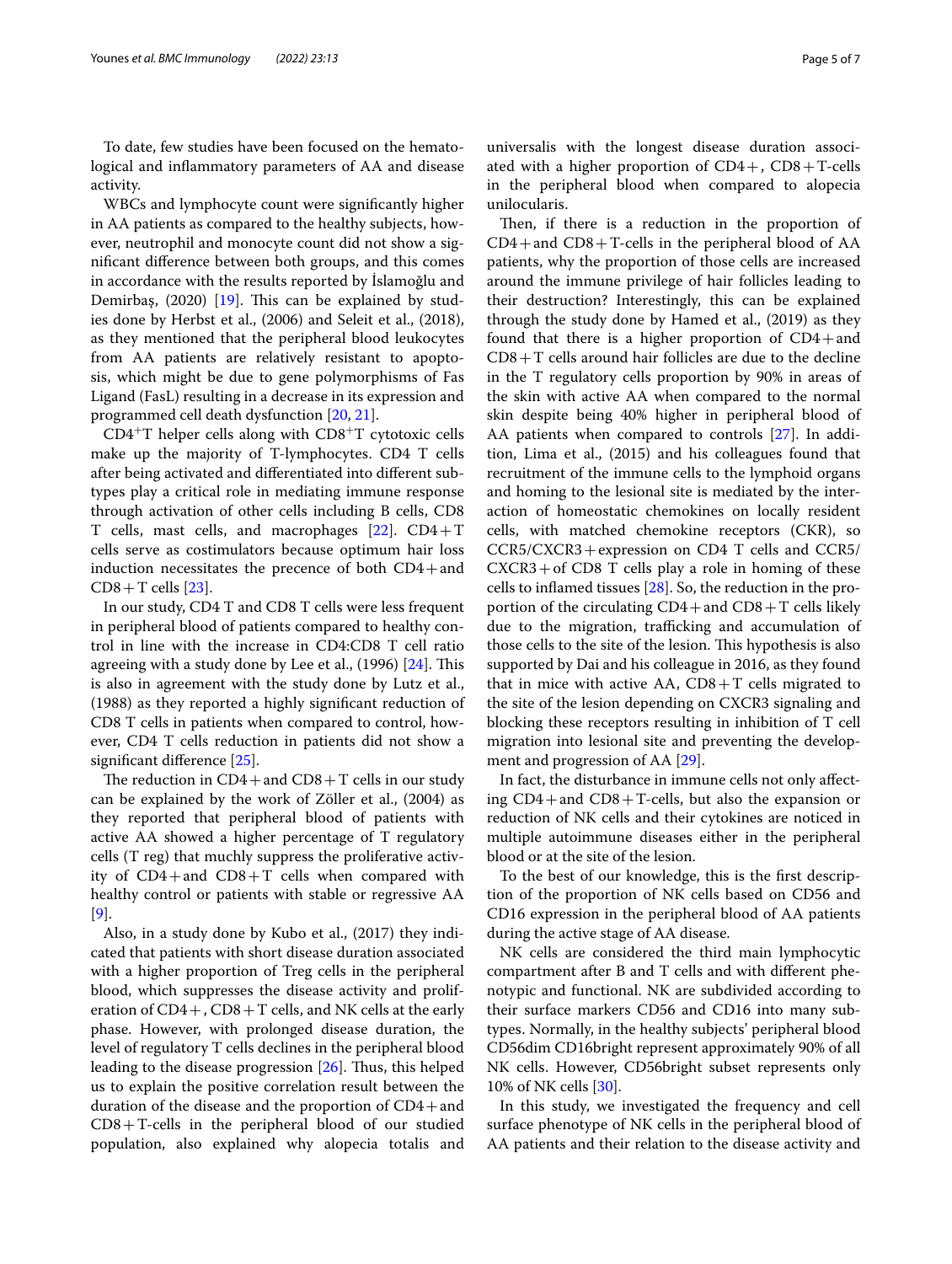alopecia areata subtypes. Interestingly, we found a signifcant reduction in the level of CD56 bright CD16- NK cells in the peripheral blood of AA patients when compared to healthy control.

Our results are matched with data reported by Lutz et al., (1988) as they declared that Leu-11a + CD16 (Fc IgG receptor) of NK cells are reduced in the patients' circulation in comparison to control [\[25\]](#page-6-16).

Lima and his colleagues discovered that NK-cells are able to circulate in the blood and reach the lesional site by using CKR, and adhesion molecules. CXCR3/ CCR5 on CD56bright NK-cells permit these cells to migrate into the afected tissue [[28](#page-6-19)], so we can explain the reduction in the number of peripheral NK cells that may be due to chemokine-dependent NK cell recruitment from peripheral blood to the site of the lesion.

Ito et al. in 2008 reported that CD56bright NK cells are accumulated around the hair follicle of AA patients [[31](#page-6-22)], also, it was reported that CD56bright NK cells are accumulated in the skin lesions of psoriatic patients and the synovium of rheumatoid arthritis patients [[32–](#page-6-23) 34. These observations support the hypothesis that decreased NK cells in the peripheral blood of patients with autoimmune disorders may reflect the trafficking of NK cells to afected tissues [[35\]](#page-6-25).

Now, we have another question regarding our results, why there is a decline only in the proportion of CD56bright CD16- NK-cells, while the proportion of other subpopulations showed no diference in comparison to the control group.

This could be explained by the work of Lima et al., (2015) as they reported that NK-cell subsets have a different CKR, so it can circulate in the blood or migrate into infamed tissues, with diferent immune cells, and in several diferent circumstances, in response to constitutive and infammatory chemokines [\[28](#page-6-19)].

The restriction only on patients with active stage of the disease without comparing patients in diferent stages of diseases was considered as a limitation of our study (Additional file [1\)](#page-5-4).

# **Conclusion**

To sum up our results, this work demonstrated that the active stage of AA disease is associated with a reduction in the proportion of circulating lymphocytes and NK cells in the afected patients. Our fndings also provide a novel insight into the pathogenic mechanism behind the observed reduction in the immune cells. Immunomodulating agent having the ability to block the migration of activated immune cells from the peripheral blood to the site of the lesion could be efective in normalizing the disturbance of those immune cells during the early active stage of this disease. However, further studies are needed to clarify the clinical importance of our speculations.

# **Supplementary Information**

The online version contains supplementary material available at [https://doi.](https://doi.org/10.1186/s12865-022-00486-4) [org/10.1186/s12865-022-00486-4](https://doi.org/10.1186/s12865-022-00486-4).

<span id="page-5-4"></span>**Additional fle 1.** Row data of tables.

#### **Acknowledgements**

Not applicable.

#### **Authors' contributions**

All authors contributed to the study conception, design, material preparation, data collection. Laboratory data and flow cytometry analysis was done by AS. Statistical analysis and the frst draft of the manuscript was done by MO. All authors commented on previous versions of the manuscript. All named authors meet the International Committee of Medical Journal Editors (ICMJE) criteria for authorship for this article, take responsibility for the integrity of the work as a whole, and have given their approval for this version to be published. All authors read and approved the fnal manuscript.

#### **Funding**

Open access funding provided by The Science, Technology & Innovation Funding Authority (STDF) in cooperation with The Egyptian Knowledge Bank (EKB).

#### **Availability of data and materials**

The datasets used and/or analysed during the current study are available from the corresponding author on reasonable request.

# **Declarations**

### **Ethical approval and consent to participate**

This study was approved by the Committee of Local Institutional Ethics of Faculty of Medicine, Al-Azhar University, and conducted ethically in accordance with the World Medical Association Declaration of Helsinki. Informed consent was taken from the participants after illustrating the nature of our study.

#### **Consent for publication**

Not applicable.

#### **Competing interests**

The authors declare that they have no competing interests.

#### **Author details**

<sup>1</sup> Dermatology, Andrology and STIs Department, Faculty of Medicine, Al-Azhar University, Assiut, Egypt. <sup>2</sup> Clinical Pathology Department, Faculty of Medicine, Al-Azhar University, Assiut, Egypt.

Received: 27 April 2021 Accepted: 1 March 2022 Published online: 17 March 2022

#### **References**

- <span id="page-5-0"></span>1. Hosking AM, Juhasz M, Atanaskova Mesinkovska N. Complementary and alternative treatments for alopecia: a comprehensive review. Skin Appendage Disord. 2019;5(2):72–89.
- <span id="page-5-1"></span>2. Pratt CH, et al. Alopecia areata. Nat Rev Dis Primers. 2017;3(1):1–17.
- <span id="page-5-2"></span>3. Fricke ACV, Miteva M. Epidemiology and burden of alopecia areata: a systematic review. Clin Cosmet Investig Dermatol. 2015;8:397.
- <span id="page-5-3"></span>4. Islam N, et al. The autoimmune basis of alopecia areata: a comprehensive review. Autoimmun Rev. 2015;14(2):81–9.